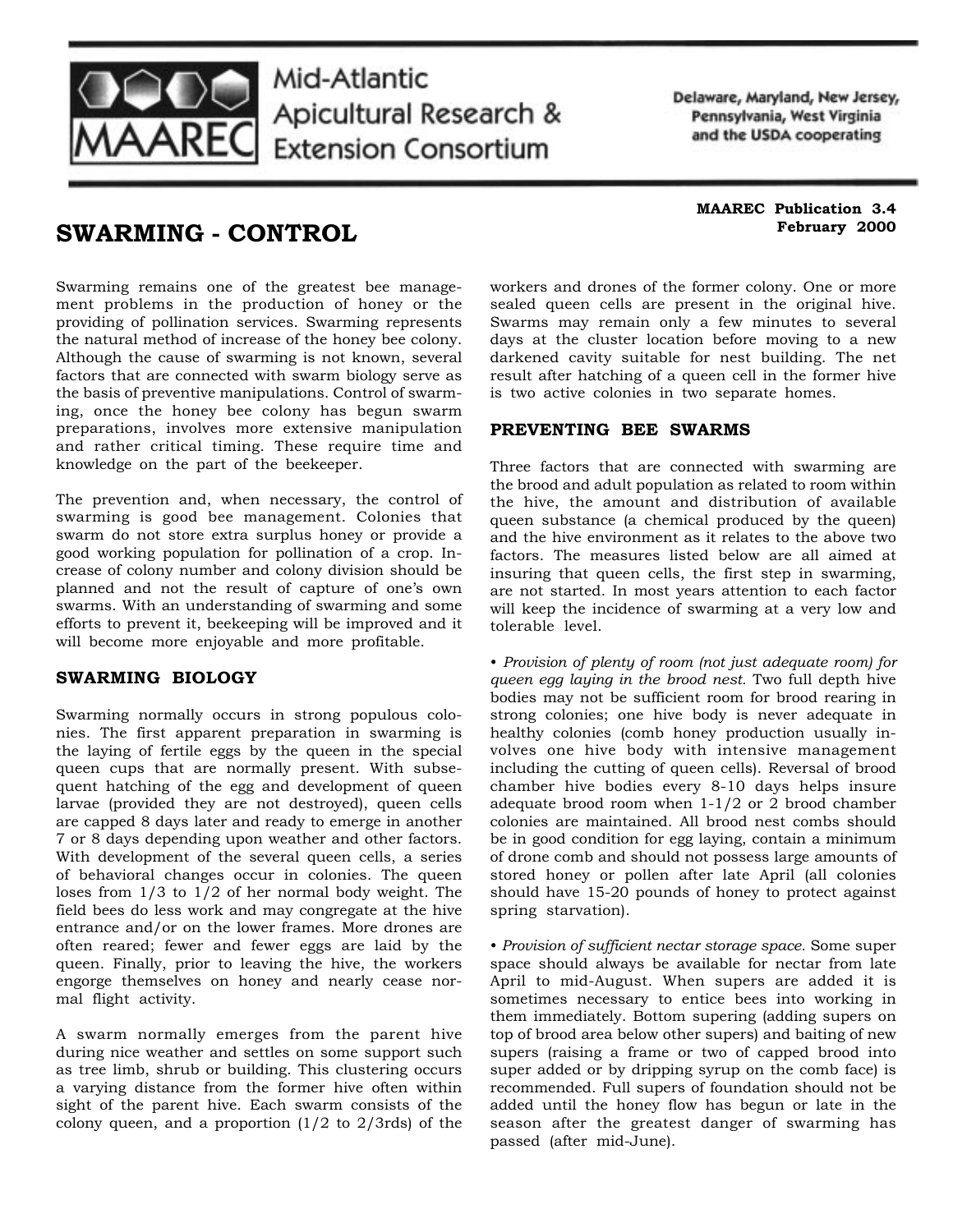• *Colonies should receive maximum sunlight early in the season but have shade if the temperature becomes high later.* Afternoon shaded apiary sites are recommended. Colony entrances facing the morning sun or south are preferable. Hives painted white are useful in temperature regulation by the colony.

• *Sufficient ventilation should be present.* Winter entrance blocks are best removed early in the season. Hive bodies can be staggered to aid ventilation. Some apiaries with poor air circulation could benefit if colonies are supplied with a deep ventilating bottom board. (If steps are taken to aid ventilation, insure that robbing does not become prevalent.)

• *Young queens heading all colonies.* This is a definite aid in swarm prevention. All requeening should be done with stock with low swarming tendencies. Queens can be marked with paint on the top of the thorax to help find them. Most bee locations will support queen rearing activities so the beekeeper can rear replacement stock.

•*Removal of queen cells as they are started.* If the queen cells are advanced or completed, removal will only postpone swarming and the time necessary to look for cells is seldom worth the effort except for the hobbyist. If a colony is just beginning queen cells, providing more room and adjusting the hive environment combined with the removal of all cells will help. It will be necessary to examine the colony again in a week to 10 days to insure that more cells are not started.

#### **REMEDIAL MEASURES**

Once a colony begins rearing a number of queens and they are not discovered by the beekeeper until well advanced, more drastic action than explained above will be necessary to stop the colony from swarming. While all involve some work, the surplus honey crop or proper pollination service are well worth the effort. Three basic techniques are given below with some variations of each. All queen cells should be destroyed before proceeding with one of the swarm control techniques listed.

• *Removal of the Queen* - Dequeening a colony rearing queen cells is effective swarm control but often takes considerable time searching for the queen. After queen removal, the colony is left for 7 to 9 days and then the queen is placed in a cage and put back into the colony after all queen cells are again destroyed. Variations of this technique include the destroying of the original queen and introducing a newly purchased or reared queen or adding a queen cell 7 to 9 days later or, finally, cutting out all queen cells except one which is allowed to emerge, mate and head the colony. Removal of the queen for swarm control always produces a break in brood rearing. This can affect the honey surplus stored from summer nectar sources, but late spring flows such as tulip poplar will not suffer from lack of bees.

• *Removal of the Brood* - By dividing a colony, the beekeeper obtains the net result of swarming but does so at his convenience and without the work of swarm capture or risk of missing or being unable to capture the swarm. To divide a colony, 3-5 frames of brood with clinging bees are removed from those colonies that begin rearing queens. These frames are placed in a small hive (nucleus) and a queen cell or new queen added. The unit is placed on a new location and the entrance reduced to help prevent robbing and aid field worker bees in orienting to the new location. Frames of brood from colonies requiring swarm control may also be added to weaker colonies to equalize colony strength provided disease is not present.

A variation of brood removal is that of Snelgrove who advocates separation of adult nurse and field bees within the hive (and thus brood rearing and nectar ripening areas). His technique calls for placing of queen and 1 or 2 frames of unsealed brood in an otherwise empty super on bottom. A special double screen with 8 wedge openings (4 top and 4 bottom openings, one to a side) is then put on top of this super. The remaining brood frames are placed on top of the double screen.

The wedge screen is opened to permit entry-exit into the top brood hive body (the normal entrance to lower brood chamber and honey super always remains open) and then after 7 to 8 days it is closed. Another top opening on the side or back of the hive is opened for normal egress from the top hive body. At closing of the original top hive body entrance the lower wedge opening of the same side is opened in addition to the new top hive body entrance. Field bees foraging from the top brood hive body at the time of this action do not adjust quickly and most go below after their first flight (they do this without learning of the new top entrance at side or back). This means older foragers use the lower hive area while younger bees remain above on brood frames. After 9-10 days new brood containing frames in the hive body below the double screen must be removed again and placed above. Queen cells that are started above the double screen must be removed or alternately allowed to hatch and a two-queen colony maintained for the honey flow.

• *Separation of Queen from the Brood* - Separation of queen from brood, or Demareeing, is probably the most widely used swarm control practice and is the easiest and most successful method in use today to control swarming. A large number of variations exist and almost all recent articles in the literature on swarming utilize the same basic principle of queen and brood separation.

The basic technique involves rearranging of the colony. The queen is placed with 1 or 2 frames of sealed brood in a hive body of otherwise empty comb (or foundation) on the bottom board and then a queen excluder placed over the single hive body. One or two supers are added